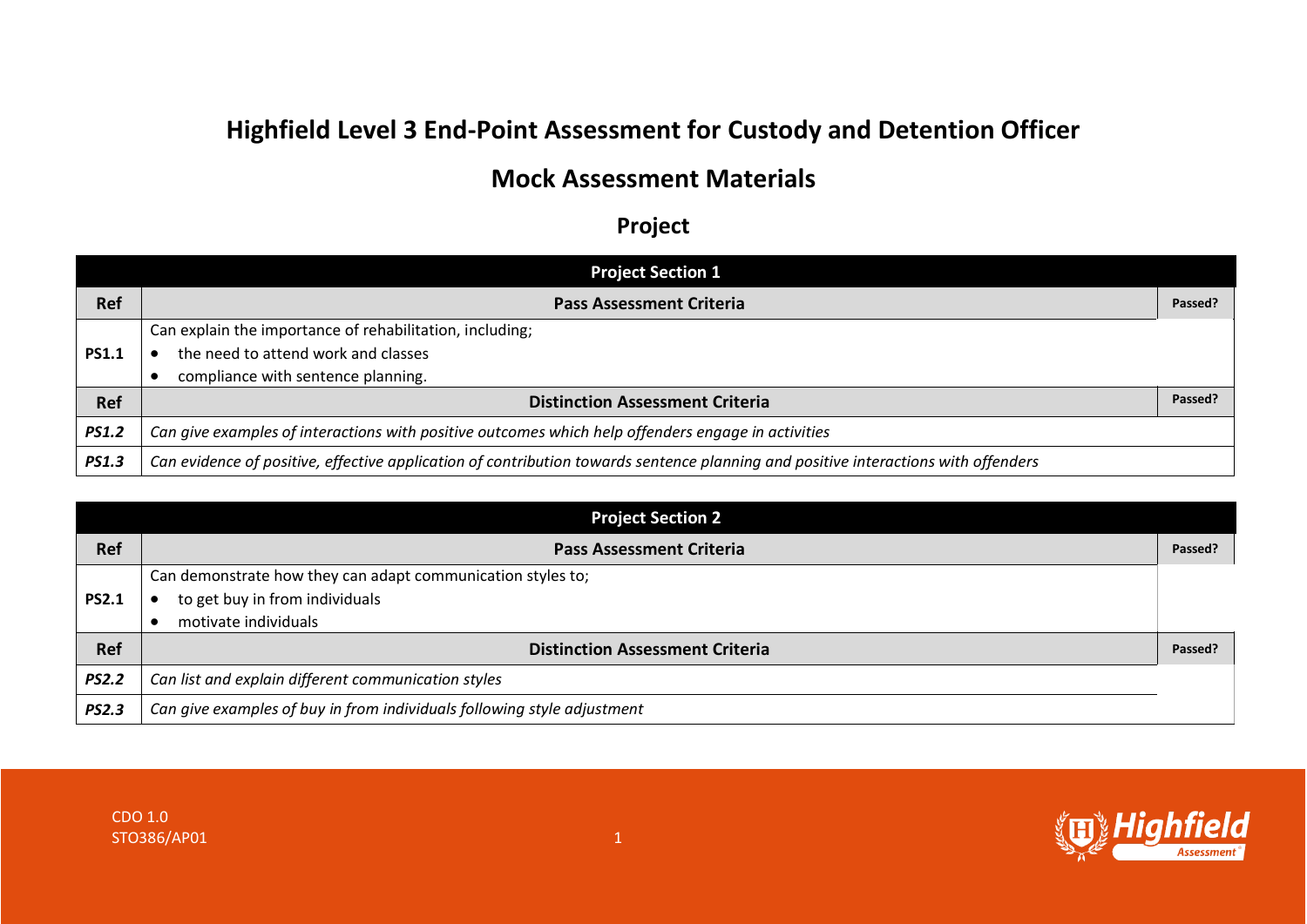| <b>Project Section 3</b> |                                                                                                               |         |
|--------------------------|---------------------------------------------------------------------------------------------------------------|---------|
| <b>Ref</b>               | <b>Pass Assessment Criteria</b>                                                                               | Passed? |
| <b>PS3.1</b>             | Completes tasks given in line with organisational policies and procedures                                     |         |
| <b>PS3.2</b>             | Attends training Identifies and signposts appropriate support                                                 |         |
| <b>PS3.3</b>             | Is aware of the organisations professional standards policy and its implementation                            |         |
| Ref                      | <b>Distinction Assessment Criteria</b>                                                                        | Passed? |
| <b>PS3.4</b>             | Seeks out information to complete new tasks                                                                   |         |
| <b>PS3.5</b>             | Applies problem solving skills and offers solutions                                                           |         |
| <b>PS3.6</b>             | Actively seeks opportunities for development and training                                                     |         |
| <b>PS3.7</b>             | Proactively facilitates the provision of support and has an understanding what the support available includes |         |

| <b>Project Section 4</b> |                                                                                     |         |
|--------------------------|-------------------------------------------------------------------------------------|---------|
| <b>Ref</b>               | <b>Pass Assessment Criteria</b>                                                     | Passed? |
| <b>PS4.1</b>             | Follows codes of conduct when working collaboratively with stakeholders             |         |
| <b>PS4.2</b>             | Completes reports and requests for information In line with organisational policies |         |
| <b>Ref</b>               | <b>Distinction Assessment Criteria</b>                                              | Passed? |
| <b>PS4.3</b>             | Can explain consequences of incorrect reporting for prisoners and service           |         |
| <b>PS4.4</b>             | Can give examples of challenging individuals appropriately                          |         |
| <b>PS4.5</b>             | Can describe the process of reporting ongoing inappropriate behaviour (staff)       |         |